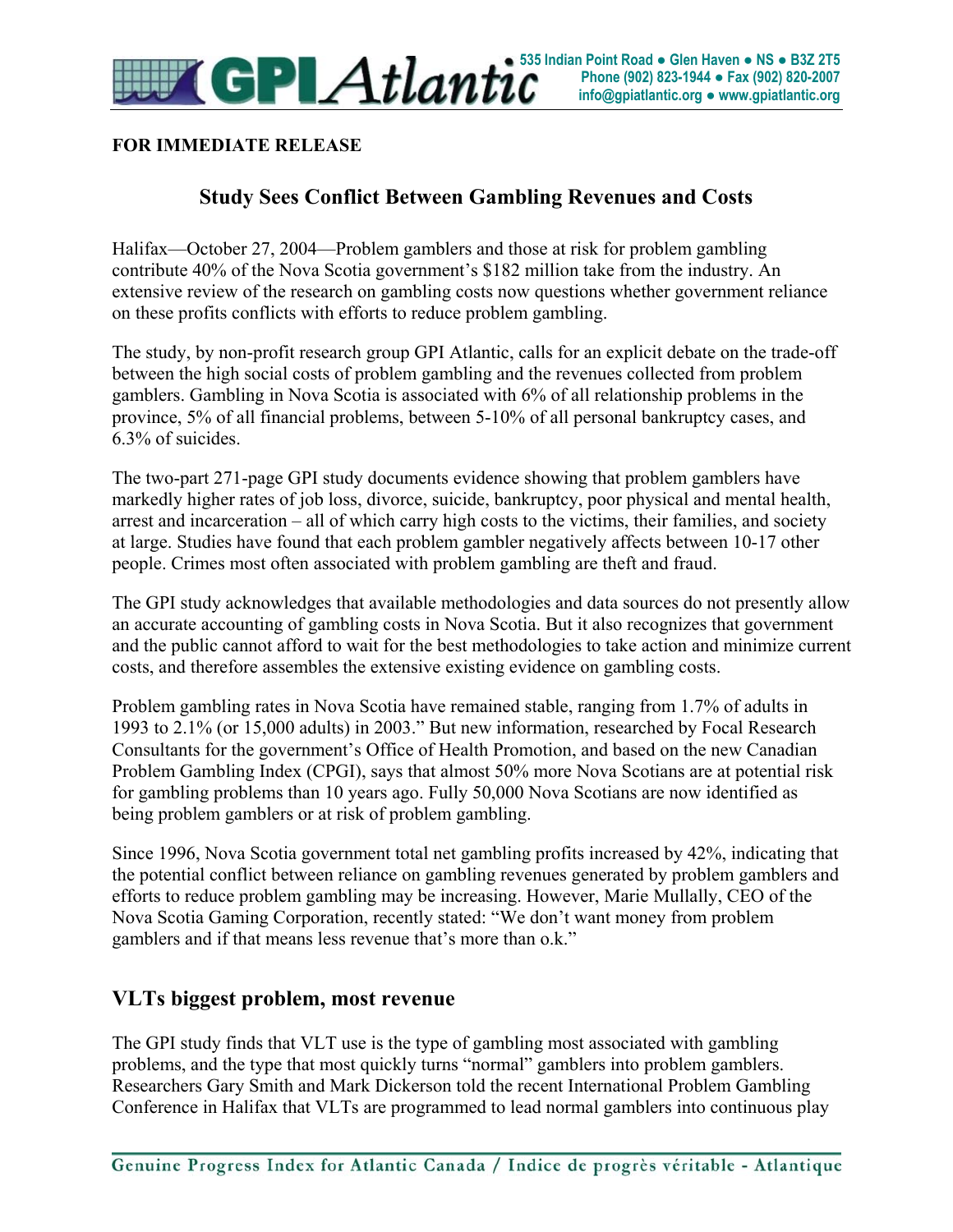# **WE GPI Atlantic**

and financial loss, with social and economic problems being a natural—not pathological outcome. They found that VLTs, with their bright colours, flashing lights and pleasant sounds put gamblers into a psychologically detached, "dissociative" state that encourages loss of control and puts all regular users at risk.

Nearly half of Nova Scotia's regular VLT gamblers – those gambling at least once a month – are at risk for major gambling problems, and 20% are already identified as moderate to severe problem gamblers according to the Canadian Problem Gambling Index.

VLT gamblers identified as problem gamblers contributed just over half of the net revenues from VLT gambling in 1997/98. In 2004, all VLT gamblers contributed 65% of government net gambling revenues.

The GPI study questions whether it is possible to create "responsible" VLT gaming and to control VLTs effectively while at the same time maximizing profits, which come in large part from problem gambling revenues.

#### **Social, economic costs reduce profits**

The GPI study cites evidence that the government's estimate of gambling profits may be illusory, because it does not account for the higher health care, justice, social service, productivity loss, and other costs generated by problem gambling. Deducting these costs would dramatically reduce the government's apparent take from gambling. Explicitly counting and recognizing these costs, says GPI Atlantic, could help reduce the apparent allure of gambling profits and strengthen efforts to reduce problem gambling.

The Genuine Progress Index (GPI) aims to account for a wide range of social, economic, and environmental benefits and costs to assess wellbeing accurately. In light of the strong evidence on problem gambling costs, the report recommends that Nova Scotia follow the Australian government's recent lead in treating problem gambling as a social and public health issue with a wide range of medical, social, economic, and productivity costs.

The GPI report notes that Nova Scotia is a recognized leader in providing prevention and treatment services to problem gamblers, promoting research into gambling, and in prohibiting gambling advertising that targets youth. GPI Atlantic Executive Director, Ronald Colman, says the GPI compilation of evidence on gambling costs can improve government education and awareness campaigns so that taxpayer dollars are spent more wisely.

"The recent advertisements on Responsible Gaming Awareness Week were not nearly as effective as they could have been because they had no mention of problem gambling costs," Colman notes. "Instead, the ads pictured smiling, successful people and were full of reference to the 'entertainment,' 'fun,' 'play,' and 'enjoyment,' of gambling as a 'game.' Without mention of costs, the ads could even lure people into gambling rather than discourage them."

"It's inconceivable to have government ads on smoking awareness that ignore costs," says Colman, "but that's exactly what the gambling awareness ads do – they say nothing about problem gambling costs like the high rates of job loss, bankruptcy, divorce, poor health, suicide,